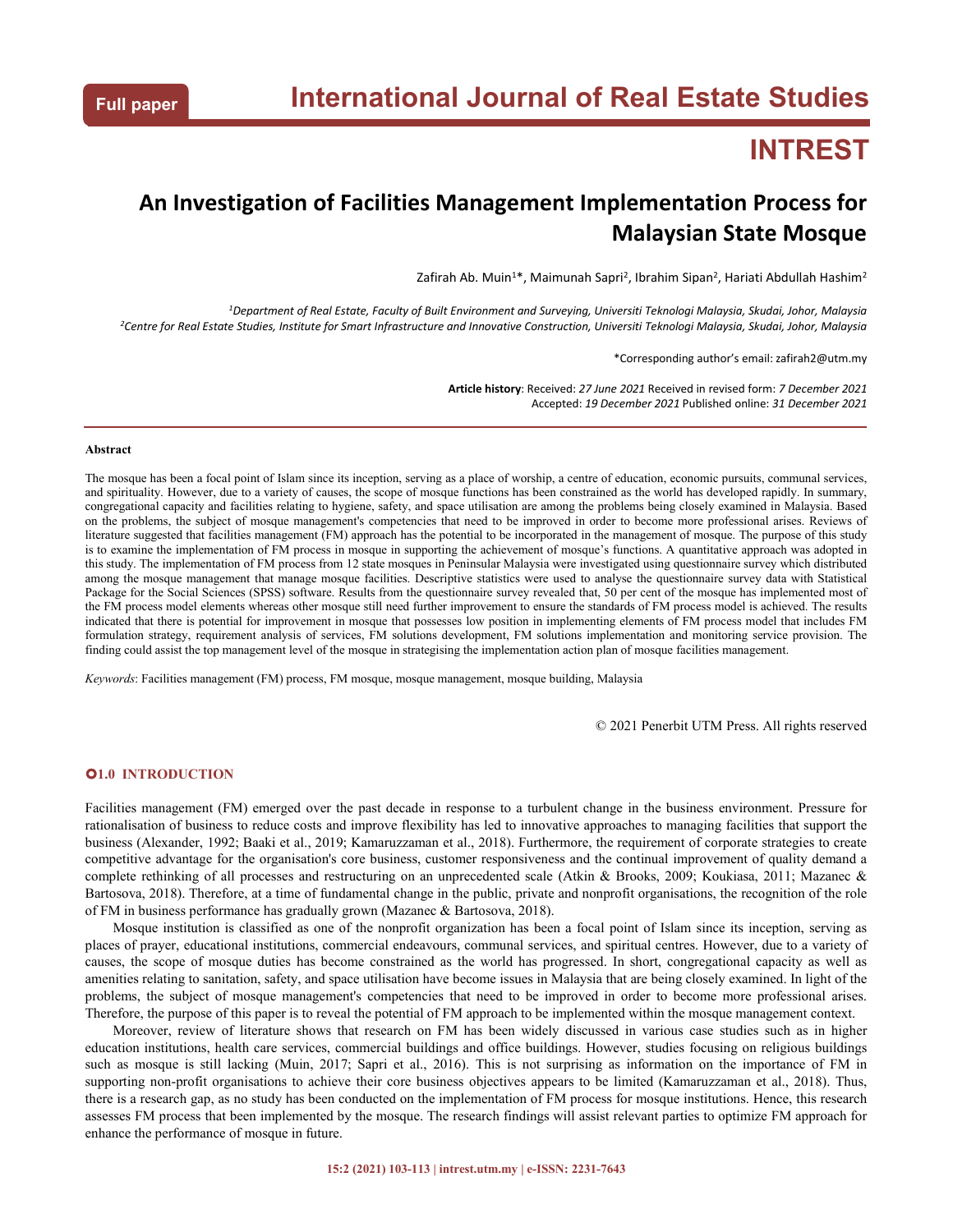## **2.0 LITERATURE REVIEW**

## **2.1 Overview of Facilities Management**

FM is a subset of general management and thus, it can support and make a positive contribution to organisational success (Amaratunga & Baldry, 2000). This picture of FM functions underlies Becker's (1990) verdict: "FM is responsible for coordinating all efforts related to planning, designing and managing buildings and their systems, equipment and furniture to enhance the organisation's ability to compete successfully in a rapidly changing world" (see Tay and Ooi, 2001, p. 358). Yet, poor FM could negatively impact an organisation such as failure to support the functioning of an organisation, not contributing to the organisation's mission, being cost inefficiencies, inadequacy and unavailability of the facility for future needs (Lavy et al., 2010; Nota et al., 2021).

The main objectives of FM could be categorised into two: supporting and sustaining the operations as well as activities performed by organisations together with their employees and managing support services and the environment within which work is carried out. This categorisation is reinforced by Chotipanich (2004) when he stresses that FM's key function is to integrate and manage support services as well as all available facilities of an organisation, to provide the needed support for the organisation's core business in both short term and long term.

From an overall view, FM can be defined as a multi-disciplinary process for carrying out the support services of organisations towards the achievement of core objective; and that the potential impact of FM on an organisation's success may be highly significant. An effective FM approach provides the needed support to an organisation's mission for the realisation of future facility requirements, greater cost efficiency and the ability to anticipate consequences of current management decisions. Therefore, organisations have to begin managing facilities proactively and creatively with commitment and a broader vision if they want to realise significant benefits from their enormous investment in facilities (Amaratunga, 2001; Nota et al., 2021; Pathirage et al., 2008).

As Chotipanich (2004) points out, FM as a management function plays a vital role in an organisation which could lead to partial failure or success of the organisation's business. This vital role entails providing supportive function through coordination of physical resources, workplace, and support service to the process of work and users. It should be noted that FM is essential to ensure that the primary activities of an organisation operate smoothly without disruption.

According to Nutt (2004), poor execution of the management of facility resources and support services would negatively impact an organisation's core business. For instance, outdated facilities and poor services could be detrimental to organisation and employees by constraining work performance, reducing productivity and damaging an organisation's image. Therefore, strategic FM would be required, though it seems clear that many practitioners operate at the operational level within their respective organisations (Grimshaw, 1999). In other words, FM should be at the heart of organisational development to increase the adaptability of changing business needs (Hamid, 2009).

## **2.2 Potentialof Facilities Management Approach in Mosque Organisation**

Organisations rely on their facilities and support services in unique ways (Atkin & Brooks, 2009; Chotipanich, 2004; Nota et al., 2021). Although the organisations may be in the same business sector, their requirement of facilities and FM function could differ (Chotipanich, 2004; Schindler, 1998). This situation may be attributed to the difference in cultural as wellas business objective and the nature of the organisation (Chotipanich, 2004; Potkány et al., 2021).

According to Sapri et al. (2016), facilities is one of the important key drives that supported the functions of the mosque to build a conducive environment for the user. It also portrays the culture, identity and historical value to the Muslim community around the area. Furthermore, some of the mosques had been modernized with unique structure and become the hallmarks of the great Islamic civilization (Sapri et al., 2014). The attractiveness and design of the mosque become the material factor that expedites the attraction to visit the mosque (Najafi & Shariff, 2014). This has shown that an effective FM approach needs to be introduced to protect and sustain the billion ringgit that has been spending to build the mosque.

Decisions concerning the FM approach to be aligned with mosque management should be strategic decisions (Sapri et al., 2016). This should be based on insight into the contribution that facilities could make toward mosque organisational success such as creating a working environment of high-quality conditions that is supportive to the mosque's critical objectives (Rahman et al., 2015). Facilities provided must support the business and processes according to the needs of the mosque. This would lead to quality services and enhance mosque performances through quality managed facilities (Sapri et al., 2014, 2016).

As Hamid (2009) postulates, for FM to be adopted in the decision-making processes of an organisation, FM must be involved at the strategic level. To achieve this strategic level of involvement, a clear FM process should be developed to assist FM practices in the organisation. Developing the FM process requires understanding the needs of the organisation. This understanding is crucial for effective FM and could be measured using a value for money criteria via business processes (Atkin & Brooks, 2009; Potkány et al., 2021).

Furthermore, it should be noted that FM importance in an organisation could be realised when the organisation has a clearly defined management process (Potkány et al., 2021). Such an organisation could potentially improve its decision-making, stakeholder management, its organisational coordination and continuous improvement as well as being consistent in the delivery of its business goals (Hamid, 2009). Therefore, FM needs to find a way to retain its relevance and gain influence and position within the organisation to help transform the organisation (Alexander, 2008). This could be achieved through mapping of processes which could provide insight into their status as well as identifying opportunities to develop them and create plans for improvements (Hamid, 2009).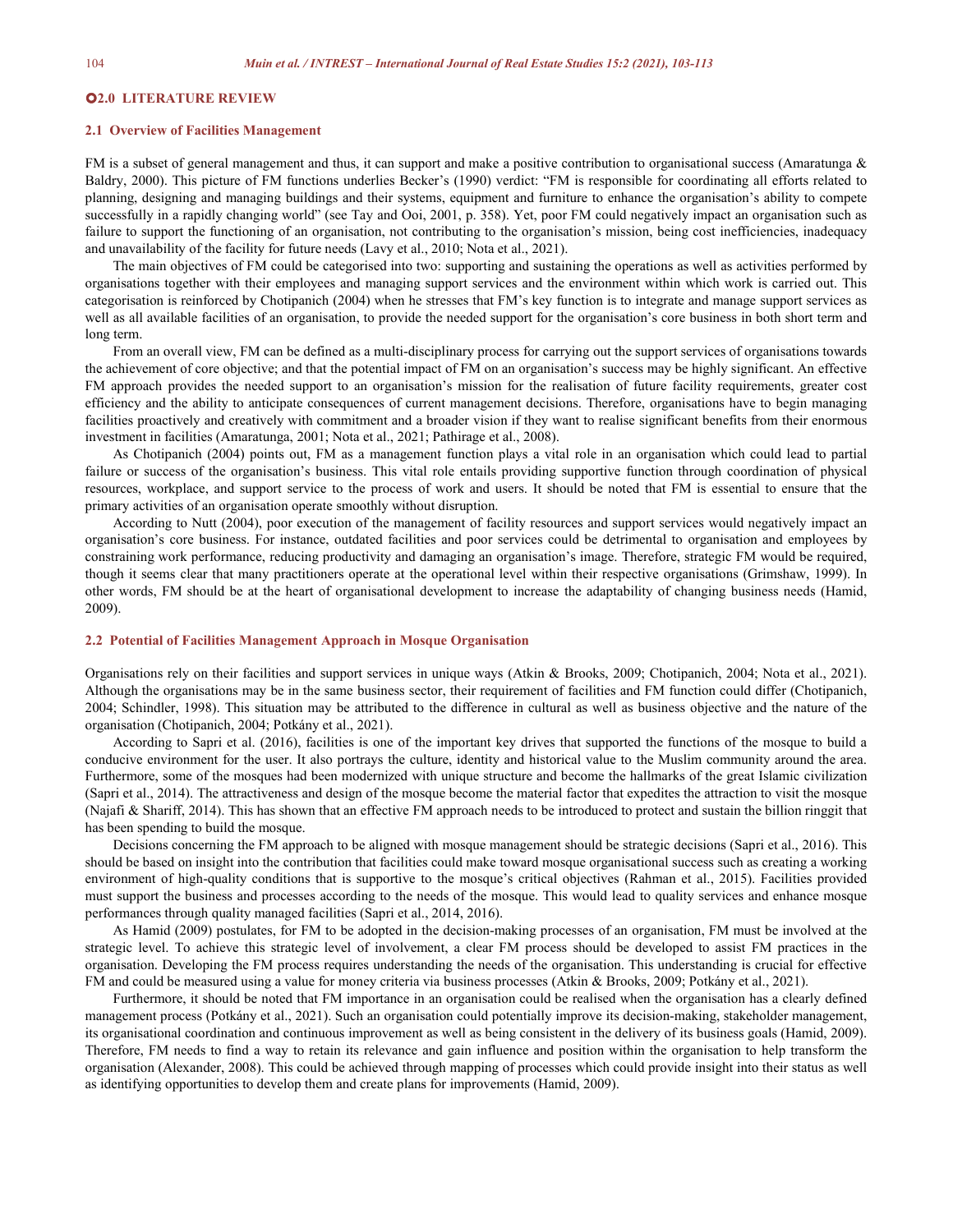## **2.3 Application of FM Process to Mosque Management**

FM is part of the management discipline. The British Institute of Facilities Management (BIFM) defines FM as the amalgamation of organisational processes to sustain and evolve the agreed services which facilitate and augment the efficacy of its essential activities. Based on this definition, FM could be classified as a process-based approach.

According to Barrett (2000), the FM process in an organisation could be improved by establishing a clear linkage between the strategies of FM and the core business of the organisation. Establishing such a linkage could create the assurance that FM would continuously deliver appropriate operational support needed by the organisation's core business; it would lead to improvements in the organisation's strategic context (Barrett, 2000). Furthermore, it is argued that the function of carrying out maintenance of buildings and coordinating the processes involved in planning and managing new as wellas continuous physical projects in addition to changing use patterns are all within the remits of FM.

In the management literature, the term 'process' frequently defined as a set of related activities. In addition, Barrett and Baldry (2003) define the process as "a series of steps and decisions involved in the way work is completed". It is a series of action taken to produce specified results by logically bringing together the needed resources such as materials, equipment people, energy, and procedures. Thus, numerous studies have attempted to explain the application of FM processes and their relationship to an organisation.

From the review of literature, several studies have revealed that it is significant to develop the FM process model in an organisation (Atkin & Björk, 2007; Hamid, 2009; Sigg, 2008). These researchers stress that the FM process should be developed strategically to ensure integrated awareness regarding the necessity of improving organisation's assets and facilities is established through proper decision making and organisational framework. Therefore, the need to applied FM processes and their important relationship to mosque performance become the aims of this study to propose a suitable model to be adopted in mosque organisation.

In addition, a survey of the literature suggests that task-oriented or functional thinking in FM appears to be obsolete, with how work is done or process thinking appearing to be the way forward for FM implementation in organisations. Task-oriented thinking may lead to people resisting tasks that do not produce a tangible outcome in the short term. As a result, many facilities managers now consider process thinking to be an effective technique for optimising FM in an organization's business process. However, there have been few studies on process thinking in the context of FM. Hence, in order to assist FM practice in the organisation, a clear FM procedure should be designed. As a result, it is critical to do research that focuses on the FM process in order to examine the possibilities of the FM method in the context of mosque institutions.

#### **2.4 Approach of FM Process Model**

From the foregoing discussion, it could be concluded that the FM process is an important ingredient for an organisation to enhance its performance. There are various studies had proposed the model of the FM process to be adopted in an organization. Yet, in the context of this study, the FM process model developed by Atkin and Björk (2007) appears to be appropriate to be adapted for this study.This is due to its flexibility to be adopted in any organisation which focuses more on strategic view. A top-down approach helps to propose an idea for the active involvement of top management in ensuring the effective FM in the management of the mosque.

Furthermore, this study is posited within the management process domain involving the application of FM process research. As proposed by Atkin and Björk (2007), the model is a 'fit for purpose' process model in which it focuses on the client's perspective. Moreover, it allows the contribution of current practices to the achievement of the best value and customer satisfaction to be examined. In this regard, the adaptation of the FM process model byAtkin and Björk (2007) to examine the mosque implementation of the FM process is relevant. Therefore, each process proposed by Atkin and Björk (2007) is vital to be understood to promote a more strategic approach to FM in supporting mosque function effectively and efficiently.

Based on the FM process model by Atkin and Björk (2007), the development of the FM process involves input, process, output, control and mechanism. It involves inputs in which it functions to transform the process into outputs. In the model, inputs represent facilities schedule as well as the business needs of the organisation while process concerns the subject 'managing facilities'; and the achievement of the best value and customer satisfaction represents outputs. Furthermore, other components of the model which are controls and mechanisms respectively represent financial limits, productivity and quality; human resources of facilities managers, senior management and service providers.

According to Atkin and Björk (2007), the FM process has been decomposed into two layers. The first layer is an initial decomposition of the FM process that consists of five key stages: Stage 1 – Formulate FM strategy, Stage 2 – Analysis requirements, Stage 3 – Develop Solutions, Stage 4 – Implement Solutions and Stage 5 – Monitor service provisions. Meanwhile, the second layer is the decomposition of the key stages that consists ofvarious activities. The whole FM process proposed by Atkin and Björk (2007) can be illustrated in Figure 1.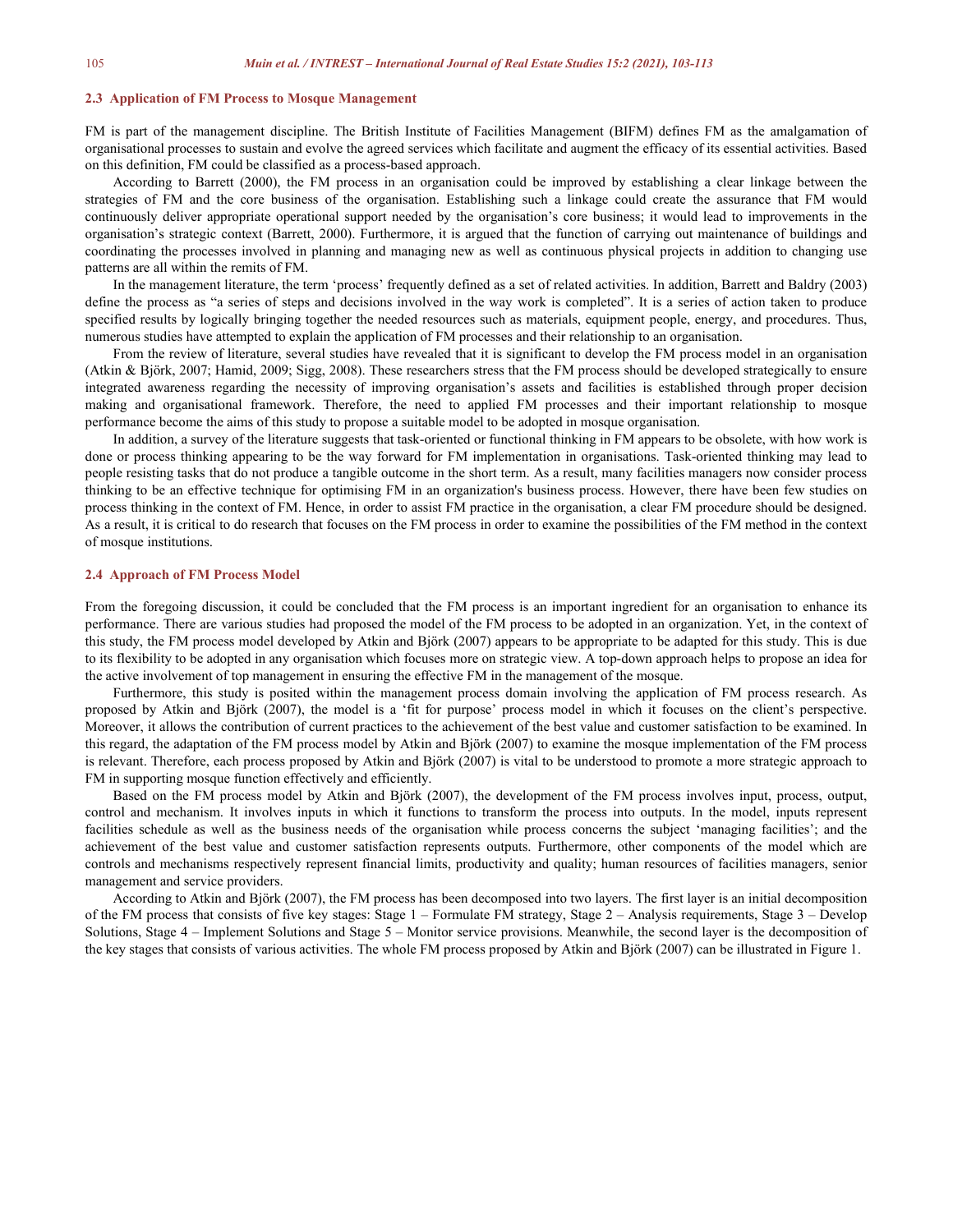

**Figure 1** FM process model (Source: Adapted from Atkin and Brooks, 2009)

## **3.0 METHODS**

This study embarks on a quantitative study. Therefore, the quantitative approach for data collection and data analysis will be used to build this study's breadth of outcomes.

## **3.1 The Questionnaire Survey**

The objective of this study is to determine the elements of the FM process implemented in the mosque in which it purposefully investigates the mosque implementation of an FM process model. To achieve the objective, thus, a questionnaire survey is selected as the best method to conduct data collection. According to Creswell (2003), a questionnaire survey provides a quantitative or numeric description of trends, attitudes or opinions of a population by studying a sample of that population. Selecting the best method for collecting surveys requires weighing several factors such as the complexity of questions, resources available or the project schedule (Frechtling, 2010).

The questionnaire was designed based on the FM process model developed by Atkin and Björk (2007) taken from the literature. This model used as the groundwork to survey by developing the questions according to the processes proposed in the model. Close-ended questions were used to get a higher response rate and contribute to efficient time in the data collection process. The development of the questionnaire was divided into two parts. The first part of the questionnaire focused on the respondents' background including their current job position, years of experience in managing mosque facilities and level of education. The second part of the questionnaire focused on the respondents' answer (yes/no) whether their mosque has implemented the elements ofthe FM process model.

In the context of this study, reason for using 2-point scale (yes/no) is based on several aspects. Firstly, 2-point response is relevant as it helps to have rigid response from the respondents where it helps to reduce an 'easy-out' response from the respondents as well as preclude from uncertainty response. In addition, Alwin (2007) suggested that the inclusion of a mid-point leads to lower reliability for shorter responses scale that has fewer items. Thus, there is no issue to used 2-points, 3-, 4-, or 100 points responses since it is proved rating scale have no substantial increase reliability aspect. Moreover, the main focus of this study is to have an insight on the mosque implementation of FM process. Data collection for this study is not intended to test the causal or relationship. Thus, reliability and validity of the questionnaire is not the priority.

A total of 26 questions were developed based on the selected FM process model by Atkin and Björk (2007). The design of the questions referred to the element and sub-elements of the FM process model and was divided into five key steps. It consists of:

- a. Step 1 Formulating FM Strategy six (6) elements
- b. Step 2 Analysis Requirement five (5) elements
- c. Step 3 Developing Solutions five (5) elements
- d. Step 4 Implementing Solutions six (6) elements
- e. Step 5 Monitoring Service Provision four (4) elements

## **3.2 Data Sampling**

In analysing the data, descriptive analysis was adopted as the analytical approach using Statistical Package for the Social Science (SPSS) version 21 software. The frequency analysis was performed to identify the mosque implementation on the 26 elements that have been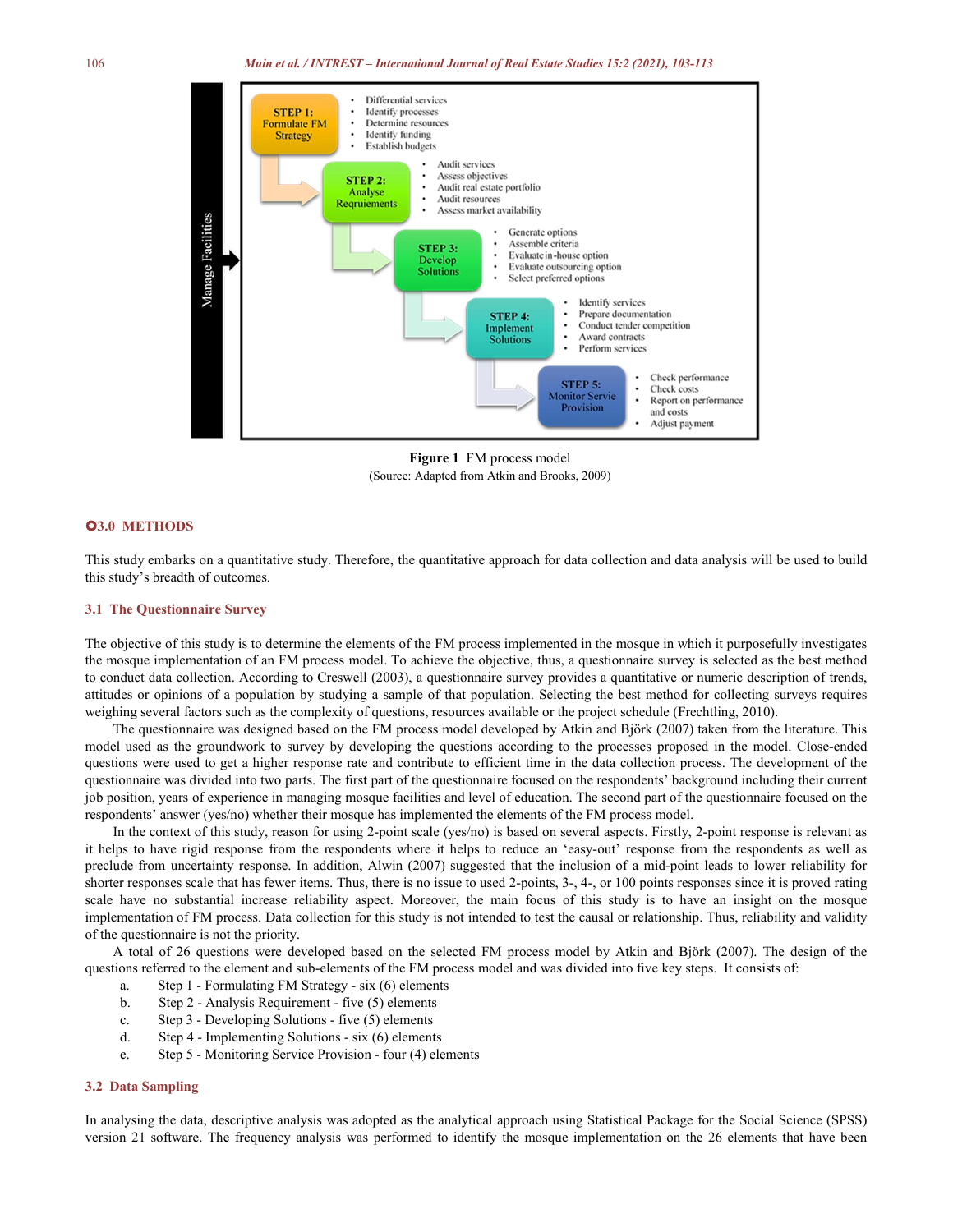identified from the FM process model developed by Atkin and Björk (2007). Additionally, the crosstab analysis was performed to determine the relationship between state mosque and the elements of the FM process model.

Cross tabulation displays a summary of the distribution of two or more variables. It demonstrates the frequency distribution of how one variable relates to one or more other variables. In this study, the cross-tabulation analysis is conducted helps to have a comparison among the state mosque in Peninsular Malaysia that most implemented the elements from the FM process model. This analysis is important as it provides an overview regarding the current practice of mosque in managing the facilities. It is hoped that the results from this analysis could indicate which of the twelve state mosques has the potential to reach the standard of the FM process model.

While entering the data into SPSS software, letters and numbers were used as the code to represent the statements. The letter represents the key steps of the FM process model, while the number refers to the sequence of statements that represents the sub-elements of each key steps of the FM process model. For example, A1 represent the first statem code was created to facilitate the process during data analysis in SPSS and interpretation when presenting the findings. The summary code of the questionnaire is shown in Table 1.

**Facilities Management Process Model (FMPM) Code Step 1 Formulate FM Strategy** Elentify th<br>
Differentia<br>
Differentia<br>
Identify th<br> **S**<br>
Identify th Identify the needs of user **A1** Differentiate between core service and non-core service **A2** Identify and establish process for meeting the needs of user and organisation **A3** Determine resources required for providing services, whether obtained internally or externally **A4** Identify the source of funds to provide service **A5** Establish budget, either short or long term to provide service **A6 Step 2 Analysis Requirement Elements** Review or audit the services **B1**<br> **ELEM**<br> **ELEM**<br> **ELEM**<br> **ELEM**<br> **ELEM**<br> **ELEM**<br> **ELEM**<br> **ELEM**<br> **ELEM**<br> **ELEM**<br> **ELEM**<br> **ELEM**<br> **ELEM**<br> **ELEM**<br> **ELEM**<br> **ELEM**<br> **ELEM**<br> **ELEM**<br> **ELEM**<br> **ELEM**<br> **ELEM**<br> **ELEM**<br> Assess organisational expectation and objective **B2** Review or audit the portfolio **B3** Review or audit the resources **B4** Assess market availability **B5 Step 3 Developing Solutions** Generate options whether to in-house, outsource or mixed method in providing service **C1**<br>
Assemble criteria of in-house and outsource option **C2**<br>
Evaluate in-house and outsource option **C3**<br>
Select in-house option to pro Assemble criteria of in-house and outsource option Evaluate in-house and outsource option Select in-house option to provide service Select outsource option to provide service **C5 Step 4 Implement Solutions** Review existing provision in order to identify services required by considering productivity and<br>
quality targets<br>
Prepare documentation of service specification<br>
Prepare documentation of service level agreement<br> **D3**<br>
Pre Prepare documentation of service specification **D2** Prepare documentation of service level agreement **D3** Prepare documentation of condition of contract **D4** Conduct tender competition **D5** Award contracts **D6 Step 5 Monitor Service Provisions** Check facilities and service performance<br>
Check cost by considering productivity and quality targets<br>
Prepare report on facilities and service performance<br>
Adjust parment by considering francial limits<br>
Adjust parment by c Check cost by considering productivity and quality targets **E2** Prepare report on facilities and service performance **E3** Adjust payment by considering financial limits **E4**

**Table 1** List of FM process model elements and its code to represent the statement of respondents in SPSS

#### **4.0 RESULTS AND DISCUSSION**

#### **4.1 Implementation of Mosque FM Process**

This section presents the results from the analysis of the implementation of the FM process in the mosque.The FM process composes of key steps where the steps are translated into elements with sub-elements totalling 26 items. The results obtained from these steps are discussed in turn.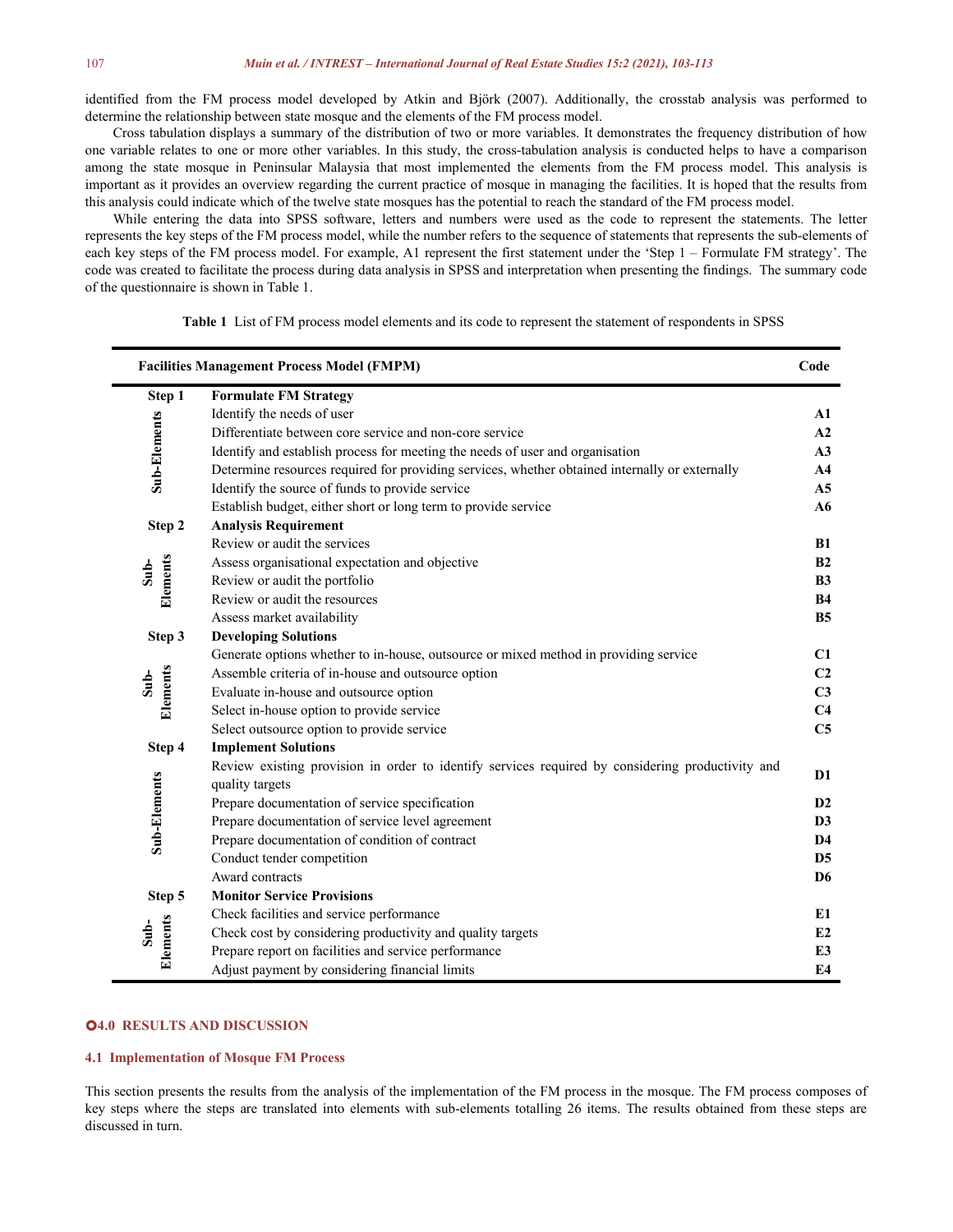## **4.1.1 Step 1: Formulating FM Strategy**

Table 2 represents the elements of Step 1 - FM process that has been implemented in the mosque. Step 1, which entails Formulate the FM strategy involves six sub-elements that required the respondents to answer based on their knowledge and experience in managing mosque facilities. These elements include: identify the needs of the user  $(A1)$ , differentiate services  $(A2)$ , identify and establish process  $(A3)$ , determine resources (A4), identify the source of funds (A5) and establish a budget (A6).

As can be seen, except for identifying the needs of the user, all the elements considered in formulating the FM strategy was found to be implemented by the study participants. The overwhelming majority of the respondents (83.3%) do not identify the needs of users and the organisation (A1), while only 16.7% of the respondents stated that they do identify the needs ofusers during their practices.

Meanwhile, a significant percentage (91.7%) of respondents indicated that they differentiate between core service and non-core service (A2) during the formulation of FM strategy with only 8.3% not differentiating between core and non-core services. Furthermore, the majority of the respondents (75.0%) were found to identify and establish a process for meeting the needs ofuser and organisation (A3), as well as determine resources required for providing services (A4) while all the respondents were found to identify the source of funds to provide the needed services (A5) with about 67% establishing budget (A6) in formulating FM strategy.

| Item           |              |                | Frequency |                          | Percentage $(\% )$ |      |  |
|----------------|--------------|----------------|-----------|--------------------------|--------------------|------|--|
|                | <b>Valid</b> | <b>Missing</b> | Yes       | No                       | Yes                | No   |  |
| A1             | 12           | $\theta$       |           | 10                       | 16.7               | 83.3 |  |
| A2             | 12           | $\theta$       | 11        |                          | 91.7               | 8.3  |  |
| A <sub>3</sub> | 12           | 0              | 9         | 3                        | 75.0               | 25.0 |  |
| A4             | 12           | O              | 9         |                          | 75.0               | 25.0 |  |
| A5             | 12           | 0              | 12        | $\overline{\phantom{0}}$ | 100.0              |      |  |
| A6             |              |                | 8         | 4                        | 66.7               | 33.3 |  |

**Table 2** Analysis of elements considered in formulating FM strategy

#### **4.1.2 Step 2: Analysis Requirement**

The Analysis of Requirements step consists of five sub-elements that required responses from the respondents of the study. These sub-elements include: review or audit the services (B1), assess organisation's expectation an review or audit the resources (B4) and assess market availability (B5). Table 3 shows the result of the analysis of the elements considered during step 2 of the implementation of the FM process.

As Table 3 shows, except for assessing market availability, all the elements under Analysis of Requirements we found to be implemented by the majority of the respondents of the study. While all respondents stated that they do assess organisational expectation and objective (B2), about 83% of the respondents indicated that they undertake to review or auditing of their portfolio (B3). Similarly,  $67\%$ indicated they undertake to review or audit of the service (B1), 58.3% carrying out review oraudit of resources (B4) with only 16.7% assessing market availability (B5).

| Item           | N              |                | Frequency |                          | Percentage |                          |
|----------------|----------------|----------------|-----------|--------------------------|------------|--------------------------|
|                | Valid          | <b>Missing</b> | Yes       | No                       | Yes        | N0                       |
| B1             | $\overline{2}$ | O              | 8         |                          | 66.7       | 33.3                     |
| B <sub>2</sub> | 12             | $_{0}$         | 12        | $\overline{\phantom{a}}$ | 100.0      | $\overline{\phantom{a}}$ |
| B <sub>3</sub> | 12             | 0              | 10        |                          | 83.3       | 16.7                     |
| <b>B4</b>      | 12             | 0              |           |                          | 58.3       | 41.7                     |
| <b>B5</b>      |                | 0              |           | 10                       | 16.7       | 83.3                     |

**Table 3** Analysis of elements considered in the analysis of requirements

## **4.1.3 Step 3: Developing Solutions**

Five sub-elements are involved in this step that is, developing solutions, to which the respondents responded and were analysed. These five sub-elements include: generate options (in-house, outsource or mixed-method) (C1), assemble criteria of in-house and outsource option (C2), evaluate in-house and outsource option (C3), the select in-house option to provide service (C4)and select outsource option to provide service (C5).

Table 4 presents the results from the analysis of the elements considered in developing FM solutions as the third step in implementing the FM process in the mosque facilities management. As can be seen, selecting outsource option to provide service (C5) is the major activity to implemented by the majority of the respondents (75%) whereas evaluating in-house and outsource option (C3) are least performed, by 75% of the respondents. Also, generating options of in-house, outsource or mixed-method (C1) and assembling criteria for in-house and outsource option (C2) were each performed by about 58% of the respondents with 50% selecting in-house option to provide the needed service (4).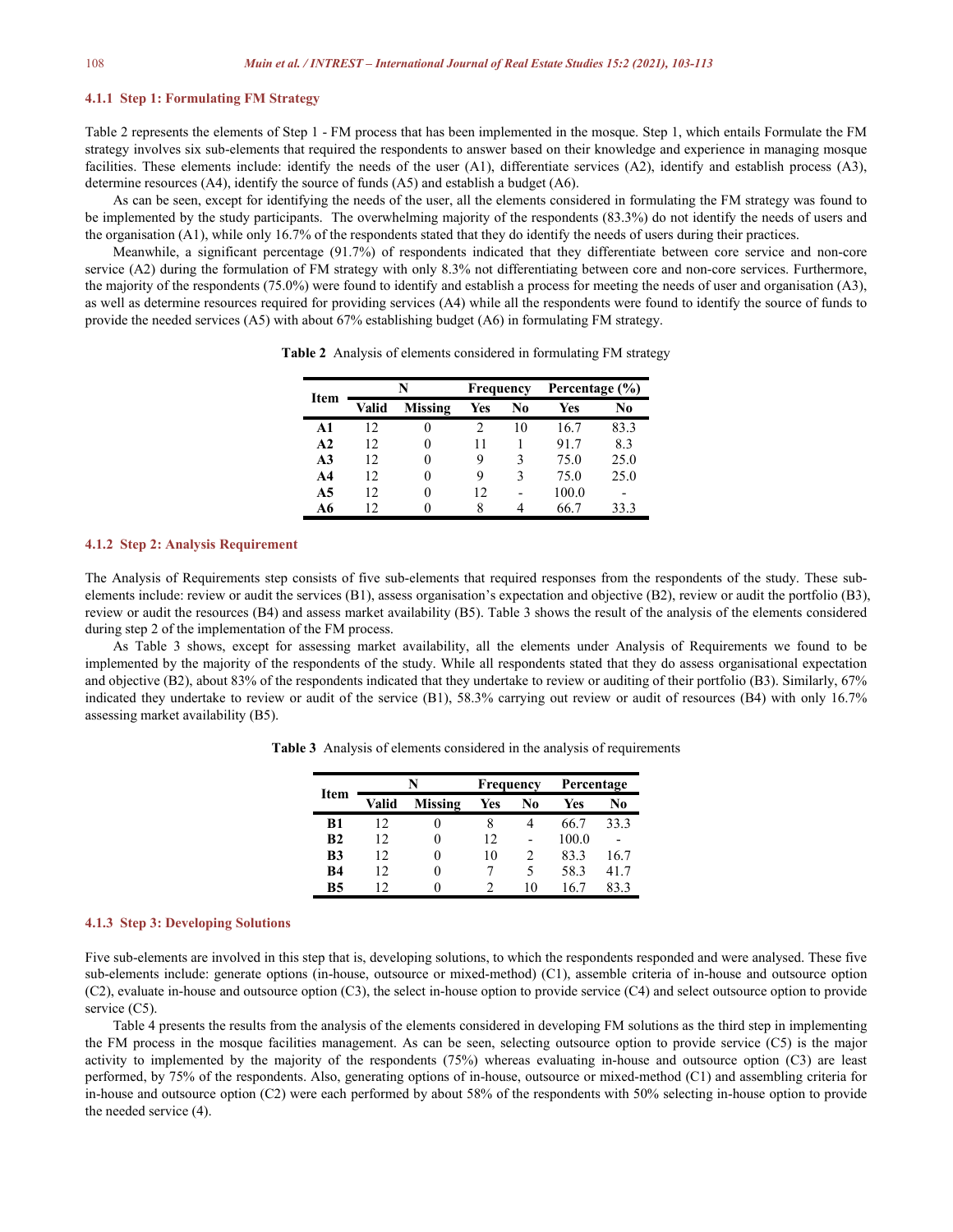|             | N     |                | Frequency |    | Percentage |                |
|-------------|-------|----------------|-----------|----|------------|----------------|
| <b>Item</b> | Valid | <b>Missing</b> | Yes       | No | Yes        | N <sub>0</sub> |
| C1          | 12    | $\theta$       |           |    | 58.3       | 41.7           |
| C2          | 12    | $_{0}$         |           |    | 58.3       | 41.7           |
| C3          | 12    | 0              |           | Q  | 25.0       | 75.0           |
| C4          | 12    | $\theta$       | O         | 6  | 50.0       | 50.0           |
| ่ 5         |       |                | 9         |    | 75.0       | 25.0           |

**Table 4** Analysis of elements considered in developing solutions

#### **4.1.4 Step 4: Implementing Solutions**

The step of implementing developed solutions involves six sub-elements which were analysed. These sub-elements include: review existing provision (D1), prepare documentation of service specification (D2), prepare documentation of service level agreement (D3), prepare documentation of contract condition (D4), conduct tender competition (D5) and award contracts (D6). The results ofthese analyses are presented in Table 5. The results show that only the element of reviewing existing provision to identify services (D1) are implemented by the majority of the respondents (about 58%). The remaining elements were implemented by only 25% or less, of the respondents with none involving in the award of contracts (D6). Indeed, only about 8% of the respondents prepare service level agreement (D3) or conduct tender competition (D5).

**Table 5** Analysis elements involved in implementing solutions

| <b>Item</b>    | N     |                | Frequency |    | Percentage |       |
|----------------|-------|----------------|-----------|----|------------|-------|
|                | Valid | <b>Missing</b> | Yes       | No | Yes        | No    |
| D1             | 12    | 0              |           |    | 58.3       | 41.7  |
| D2             | 12    | 0              | 3         | 9  | 250        | 75.0  |
| D <sub>3</sub> | 12    | 0              |           | 11 | 8.3        | 91.7  |
| D4             | 12    | 0              |           | 10 | 16.7       | 83.3  |
| D <sub>5</sub> | 12    | $\theta$       |           | 11 | 8.3        | 91.7  |
| D6             | ר ו   | $\theta$       | ۰         | 12 | -          | 100.0 |

## **4.1.5 Step 5: Monitoring Service Provision**

The step of monitoring service provision involves consideration of four elements that required the respondent to answer based on their knowledge and experience in managing mosque facilities. The elements include: check performance (E1), check cost (E2), prepare a report on performance and cost  $(E3)$  and adjust payment  $(E4)$ . Table 6 presents the results of the analysis of data obtained for the implementation of the elements that constitute the monitoring service provision. The results show that all respondents (100.0%) do check performance (E1). Also, the majority of the respondents (58.3%) check cost (E2) where a minority of about 42% each carry out preparation of a report on performance and cost (E3), and adjustment of payment (E4).

|  |  |  | <b>Table 6</b> Analysis elements involved in monitoring service provision |  |
|--|--|--|---------------------------------------------------------------------------|--|
|  |  |  |                                                                           |  |
|  |  |  |                                                                           |  |

|             |              |                | Frequency      |                          | Percentage |      |
|-------------|--------------|----------------|----------------|--------------------------|------------|------|
| <b>Item</b> | <b>Valid</b> | <b>Missing</b> | Yes            | No                       | Yes        | No   |
| E1          | ר ו          |                | $\overline{2}$ | $\overline{\phantom{a}}$ | 100.0      |      |
| E2          | 12           |                |                |                          | 58.3       | 41.7 |
| E3          | 12           |                |                | 7                        | 41.7       | 58.3 |
| E4          | ר ו          | 0              |                |                          |            | 58.3 |

## **4.2 Cross Tabulation Analysis**

The cross-tabulation analysis regarding the state mosques in Peninsular Malaysia and the sub-elements for each key step of implementing the FM process. The analysis was used to make a comparison among the state mosques on the sub-elements implemented by them. The analysis results are aimed to identify the level of mosque implementation of the FM process. The results of this analysis provide an overview of the implementation of the twelve state mosques. It is hoped that the results from this analysis could indicate which of the twelve state mosques has the potential to reach the standard of the FM process. Letters and numbers were used as the code to represent the lists of state mosques (refer to Table 7).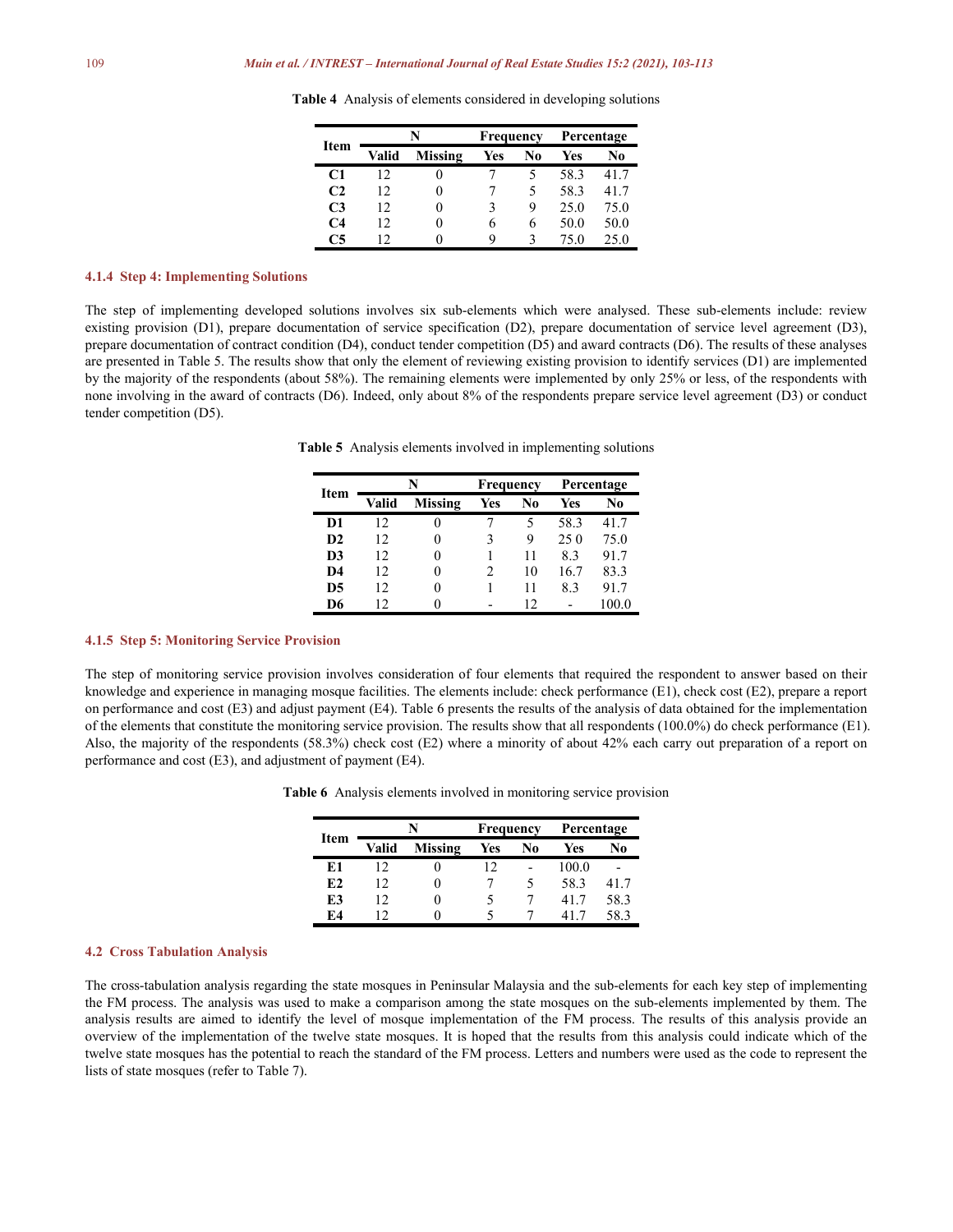## 110 *Muin et al. / INTREST – International Journal of Real Estate Studies 15:2 (2021), 103-113*

| <b>State</b>                     | Code           |
|----------------------------------|----------------|
| Johor                            | M1             |
| Melaka                           | M <sub>2</sub> |
| Negeri Sembilan                  | M <sub>3</sub> |
| Selangor                         | M <sub>4</sub> |
| Wilayah Persekutuan Kuala Lumpur | M5             |
| Perak                            | M6             |
| Pulau Pinang                     | M7             |
| Kedah                            | M8             |
| Perlis                           | M <sub>9</sub> |
| Kelantan                         | <b>M10</b>     |
| Terengganu                       | M11            |
| Pahang                           | M12            |

**Table 7** Code for each state mosques in Peninsular Malaysia

## **4.2.1 Cross-tab of Formulating FM Strategy by State Mosque**

Table 8 presents the results of cross-tab analysis between the lists of state mosques and the elements of the FM process implemented by the state mosques during the formulation of the FM strategy. As can be seen, the majority of the mosques implemented more than half of all the elements involved in the formulation of the FM strategy. For example, it is observed that two of the state mosques, namely M5 and M10 have implemented all the elements while adding five state mosques, coded M2, M4, M7, M11 and M12 have implemented five of these elements each with two mosques, that is, M3 and M8, implementing four elements each. However, one mosque, M6, implemented only one of the elements.

Table 8 Cross-tab analysis of state mosque by elements of formulating FM strategy



## **4.2.2 Cross-tab of Analysis ofRequirements by State Mosque**

The result of cross-tab analysis Analysis of Requirements and State Mosque is presented in Table 9. As shown by the table, the greater majority of the mosques implemented more than half of the elements involved in the Analysis of Requirements of the FM process. These mosques include M11 which implemented all the five elements; M2, M3, M4, M5 and M7 which implemented four of the elements; and M1, M9 and M10 which implemented three elements. However, one mosque, M8, was found to have implemented only one out of five elements that are considered in the Analysis of Requirements.

The literature review suggests that the Analysis of Requirements aims to establish a thorough understanding of the present state of the organisation's real estate and its approach to FM. This understanding would stimulate new and innovative approaches to providing high quality service. Except for assessing the market availability (B5), all the elements are implemented by most of the state mosques. This situation may be due to fact that most of the state mosques are not exposed to the assessment of the market availability while conducting the requirement analysis as a result of the difficulties involved in cultural changes in fulfilling the needs and expectation of the useror customer of the service.

**Table 9** Cross-tab analysis of state mosque by elements of analysis of requirements

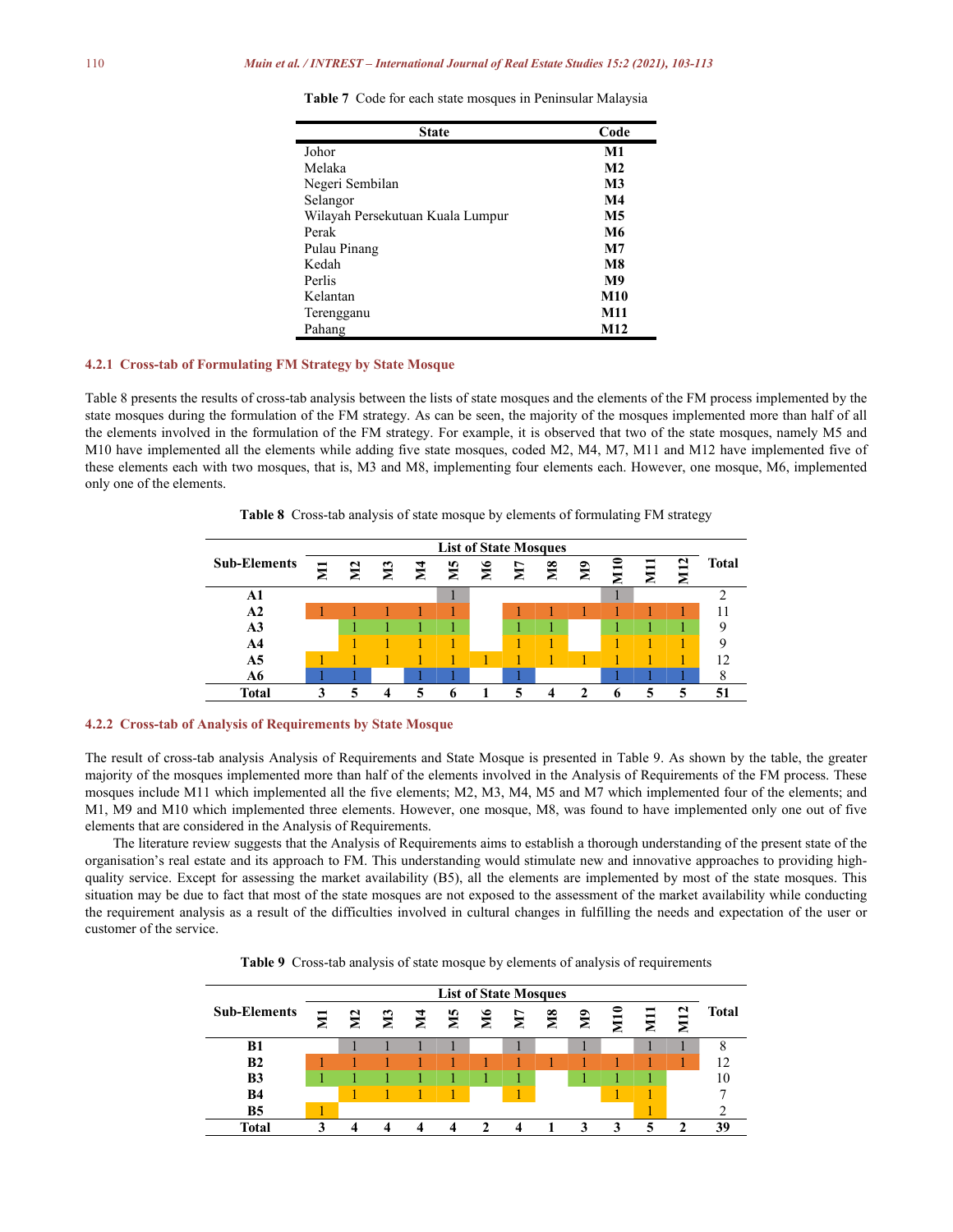## **4.2.3 Cross-tab of Developing Options by State Mosque**

The results ofthe cross-tabulation analysis between elements involved in developing solutions and state mosques are presented in Table 10. As indicated in Table 10, there are only two state mosques that have implemented all the elements for Step 3 – develop solutions. These two state mosques include M5 and M10. This followed by M4 with four elements. M2, M3, M7 and M11 have implemented three out of five elements, whereas M1, M6, M9 and M12 only with one element. However, M8 is the only state mosque that implemented two elements for this stage.

Based on the findings, most of the state mosques have generated their operation mode to deliver non-core services, whether in-house, outsource or mixed-method (C1). The operation mode was selected based on the criteria assembled (C2) by the state mosques. However, most of the state mosque have not involved in evaluating the criteria whether to in-house or outsource (C3). The evaluation and selection of the options will depend on the consideration of the Jabatan Agama Islam Negeri (JAIN) as the responsible body to make the decision and approve the budget.

The findings also indicate that most of the state mosques prefer to outsource their non-core activities since it is the best desirable choice. Yet, this method still has weaknesses to be considered. Overall, M10 becomes the only state mosque that was really into the process at this stage. It shows the management of M10 has a positive environment as it involves everyone in the organisation in making decisions.



Table 10 Cross-tab analysis of state mosque by elements of developing solutions

#### **4.2.4 Cross-tab of Implementing Solutions by State Mosques**

Table 11 shows the result of cross-tabulation analysis between elements involved in implementing solutions and state mosques. The finding indicates that almost all the state mosques do not implement the elements that are considered necessary during the implementation of solutions. Indeed, only two of the mosques, M5 and M4 were found to implement four of the six whilst five mosques implemented none of the elements. The rest of the mosque, except M3, implemented only one element.<br>These findings could be attributed to the fact that, as suggested by most of the state mosques facilities managers who participated in

this study,they are not made to be involved in the implementation of solutions. This situation has come about because of the absence of the existence of special unit at the top of the state mosques' organisational structure. Accordingly, the processes of preparing documentation of service specification, service level agreement and contract condition; and conducting the tender competition and awarding contracts are beyond the jurisdiction of the state mosques.

These processes are normally conducted by the senior management at Jabatan Agama Islam Negeri (JAIN). However, as stated above, few state mosques have direct involvement in the implementation of the elements. The involvement of these two state mosques would offer opportunities to the management of the mosque to express their opinions in decision making.



**Table 11** Cross-tab analysis of state mosques by elements of implementing solutions

## **4.2.5 Cross-tab of Monitoring Service Provision by State Mosques**

The results of the cross-tabulation between state mosques and monitoring of service provisions are presented in Table 12. These results clearly show thathalf of the mosques implement the elements involved in monitoring the provision of services. These mosques comprise M4, M5, M10 and M11 which implement all four elements, and M3 and M9 which implement 3 elements each. However, the remaining mosques implement only one element each.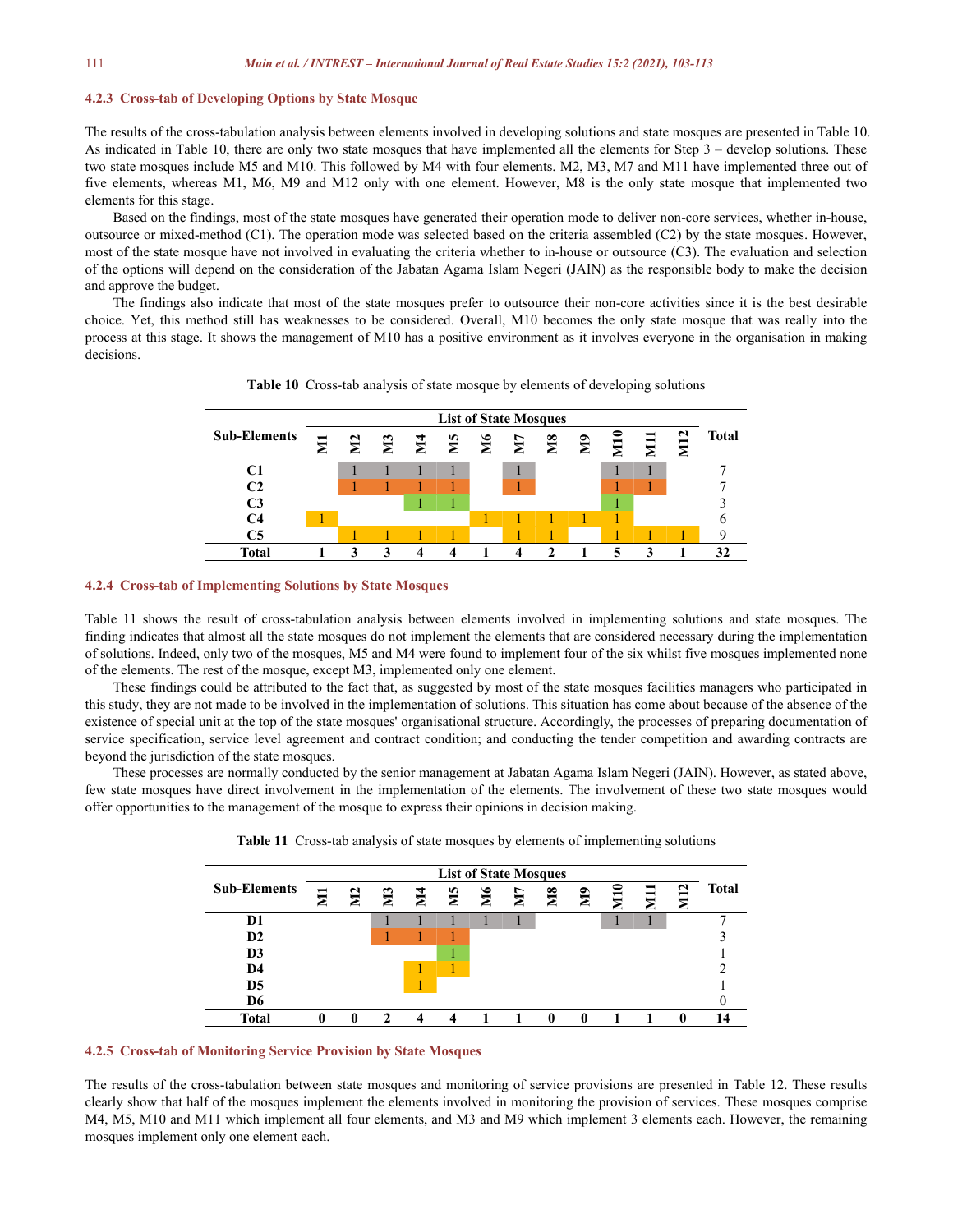Furthermore, it could be seen that the state mosques mainly focus on monitoring activities by checking the performance of the facilities and services delivered. This implies that the managers of the state mosques are aware of the necessity to ensure the facilities and services achieve the designated quality standards.



**Table 12** Crosstab analysis of state mosques by monitoring service provisions

From the foregoing discussions, the total elements of the FM process implemented by each state mosque were computed. This computation led to the identification of several elements of the FM process that are mostly implemented in the states mosques. These elements and their sub-elements are summarised in Figure 2.



**Figure 2** Ranking of state mosque in the implementation of FM process

Figure 2 presents the finding in the form of ranking of the state mosques concerning these elements. In all, a total of 26 sub-elements of the FM process were measured among the twelve mosques. As can be seen, seven mosques implemented a minimum of 13 elements, constituting more than 50% of the total elements with the only mosque implementing the highest number of elements, that is, 23 out of 26 elements.

On the other hand, the mosque that implemented the least number of elements implemented only 6 elements ofthe total. It could be argued that much is needed to be done to achieve a higher level of implementation of the FM process in the management of state mosques in Peninsular Malaysia. In other words, the analysis results provide an insight regarding the strengths and weaknesses of the state mosque implementation of the elements ofthe FM process. Thus, it is necessary to map the strengths and weaknesses of state mosques in managing the facilities. This could help the management of state mosques in developing a well-planned strategy to support its core business. Based on the viewpoint relayed by Amaratunga et al. (2002), a planned strategy entails a process of logical thinking and rational control. This strategy is seen as the traditional approach by which organization makes sense of the future based on the past experience. On the other hand, the management of the state mosque should consider the emergent strategy. According to Chotipanich (2004), this kind of strategy is an ad-hoc solution, designed for a specific problem or task which is not intended to be adapted for other purposes. As a result, both strategies must be considered at an early stage, whereby extensive planning and involvement by FM practitioners will aid in delivering strategic relevance.

## **5.0 CONCLUSION**

Study in FM that related to the mosque is still at its infancy; yet to receive a comprehensive view among researchers. This paper contributes to bridging the research gap by proposing the adoption of the FM approach into mosque management. It is claimed in the literature that facilities management strategy contributes towards organisational success. The presentwork discovers that 50 per cent of the state mosques have implemented most of the elements of the FM process.